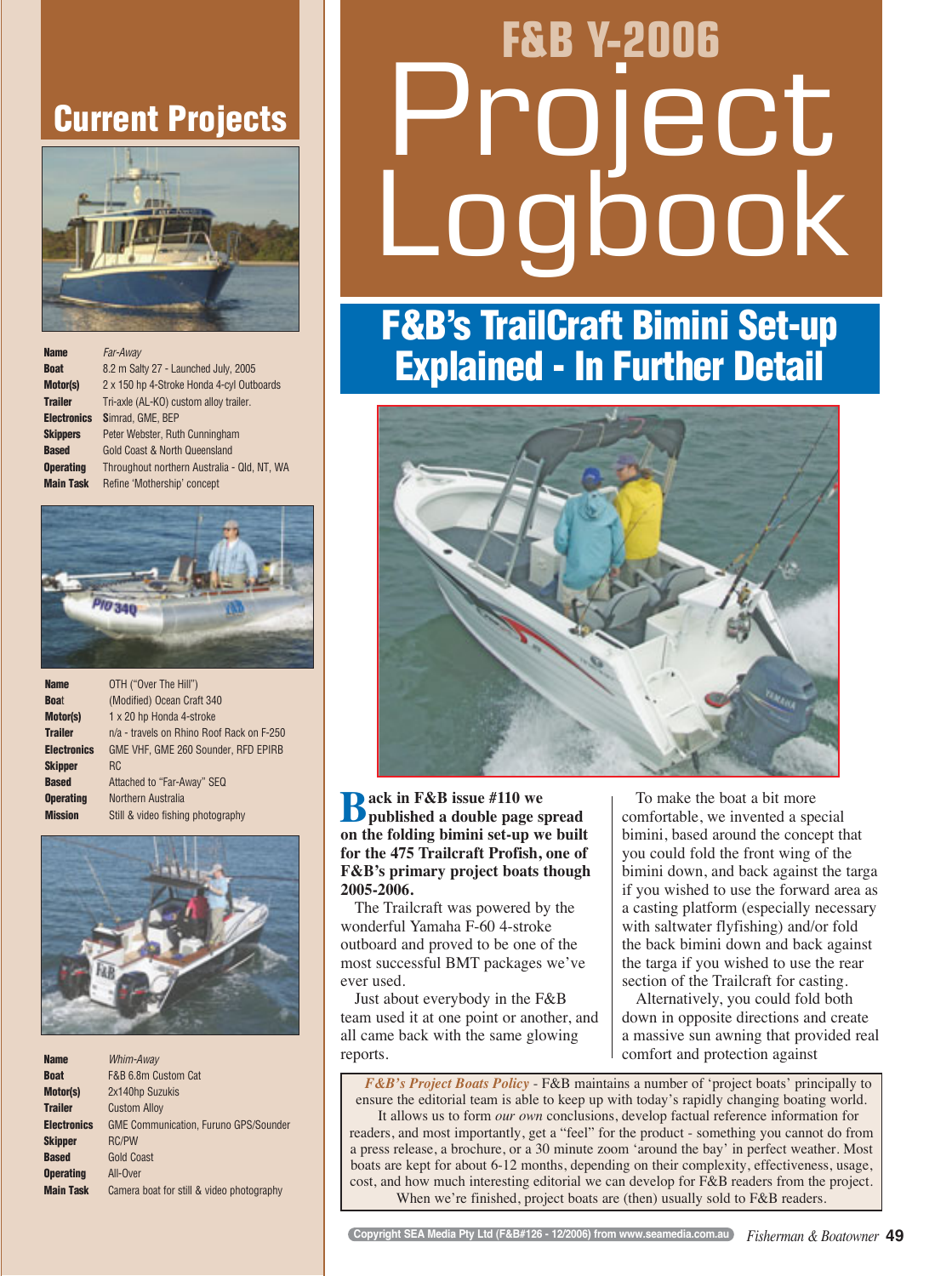





Australia's harsh sun in the summer months.

The whole kit and caboodle then folded down either forward or aft depending on how the garage or house worked – with the highest point of the rig (then) the feet of the folded down bimini sticking up in the air – but it was less than 1.9m, and thus easily fitted into virtually all garage spaces.

We also made a "turtle" or sock like cover to cover the whole thing either in the garage or on the highway.

In the subsequent 12 months or so, we have been besieged by readers wanting to know more about it, and dozens of readers who are not F&B regulars, who had heard about it from their mates or dealers around Australia.

### **How To Make It**

We've now had so many calls from readers around Australia about this darn bimini, we've decided to republish the information again for you – and when this issue of F&B goes off sale, we'll lodge the report in the Sea Library where we will leave it as a community service download (FOC).

The basic targa structure was built in 40mm aluminium tube, with 25mm tube side bracing. The height was based on having 1900mm clear headroom off the cockpit sole,

The angles of the legs was arbitrary *ie., an educated guess!* 

We ended up at this shape and size, mainly 'coz in the back of my mind was the need to build a "perch" strong enough for the writer to sit on when taking photographs – hence the 300mm wide, 3mm thick plate 'flat' across the top, that also locked the two leg frames together.

One of the biggest challenges in small craft is to eliminate side braces and wires – they are ALWAYS in the way, so we were determined not to have them.

The best way of doing this is to brace them out from the targa – and the best way of doing that is to borrow some techniques from the yachting fraternity.

These consisted of 4 x 450mm lengths of stainless steel 5/8ths Ronstan internal track (and matching "Slide with a Stop") available from any good chandlery throughout Australia, or by mail order from Bias Marine.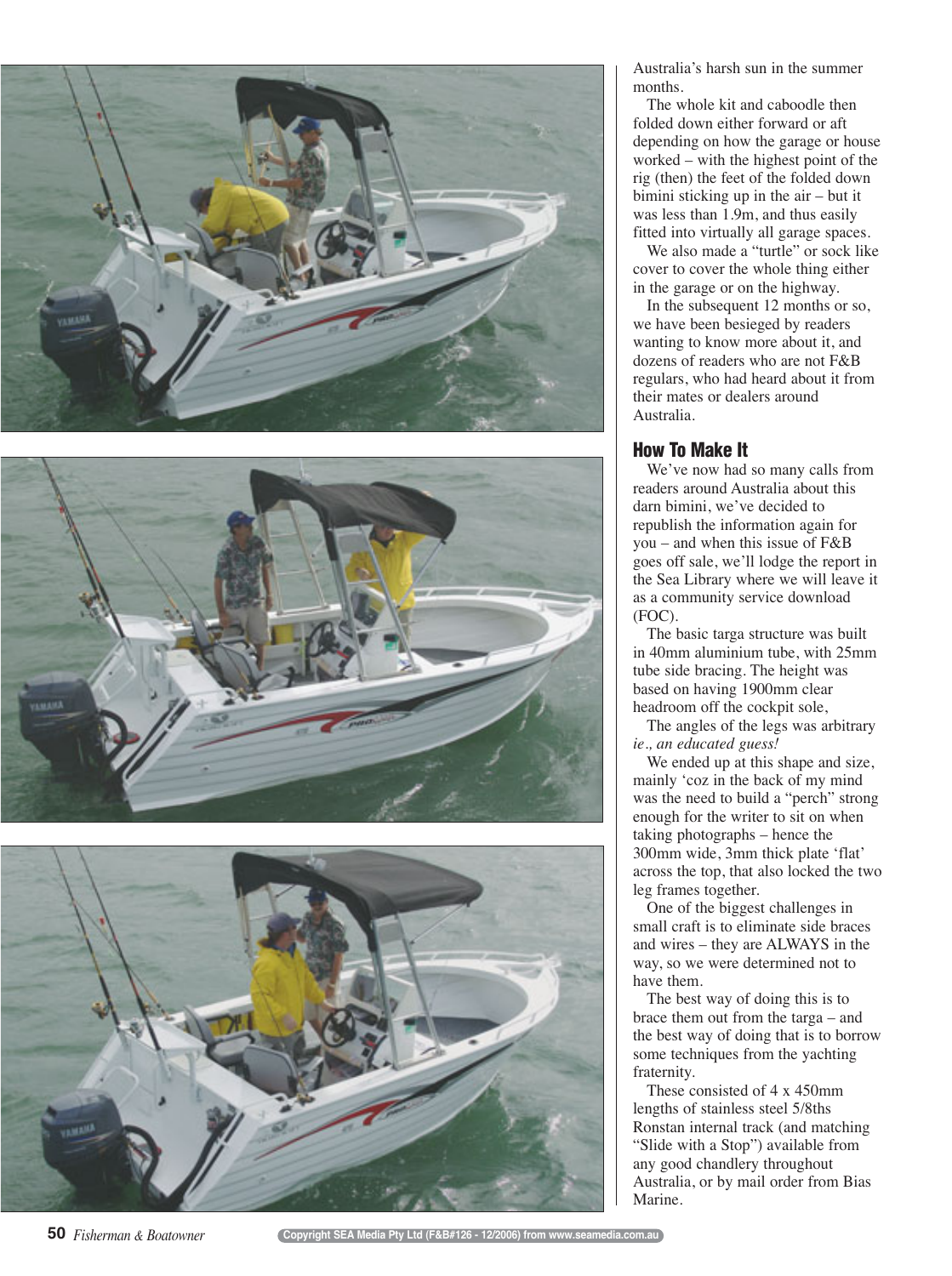We used the small "lifeline" size stainless steel, adjustable pelican hooks to pull down tension on the forward (and significantly larger) bimini (see pic).

The sizes of the bimini(s) were scientifically calculated. The writer sat down on the ice chest ahead of the console – and we worked out how much shade we'd need to have a cold beer out of the sun. For the record, it took two squints, a bit of thumb wriggling and a six pack of coldies to get it right.

The rear bimini was harder; we made it as long as we could get without it clobbering a rod that had gone back 14.676 degrees over Top Dead Centre (TDC), with *moi* standing comfortably at the transom. We acknowledge that the weight of a